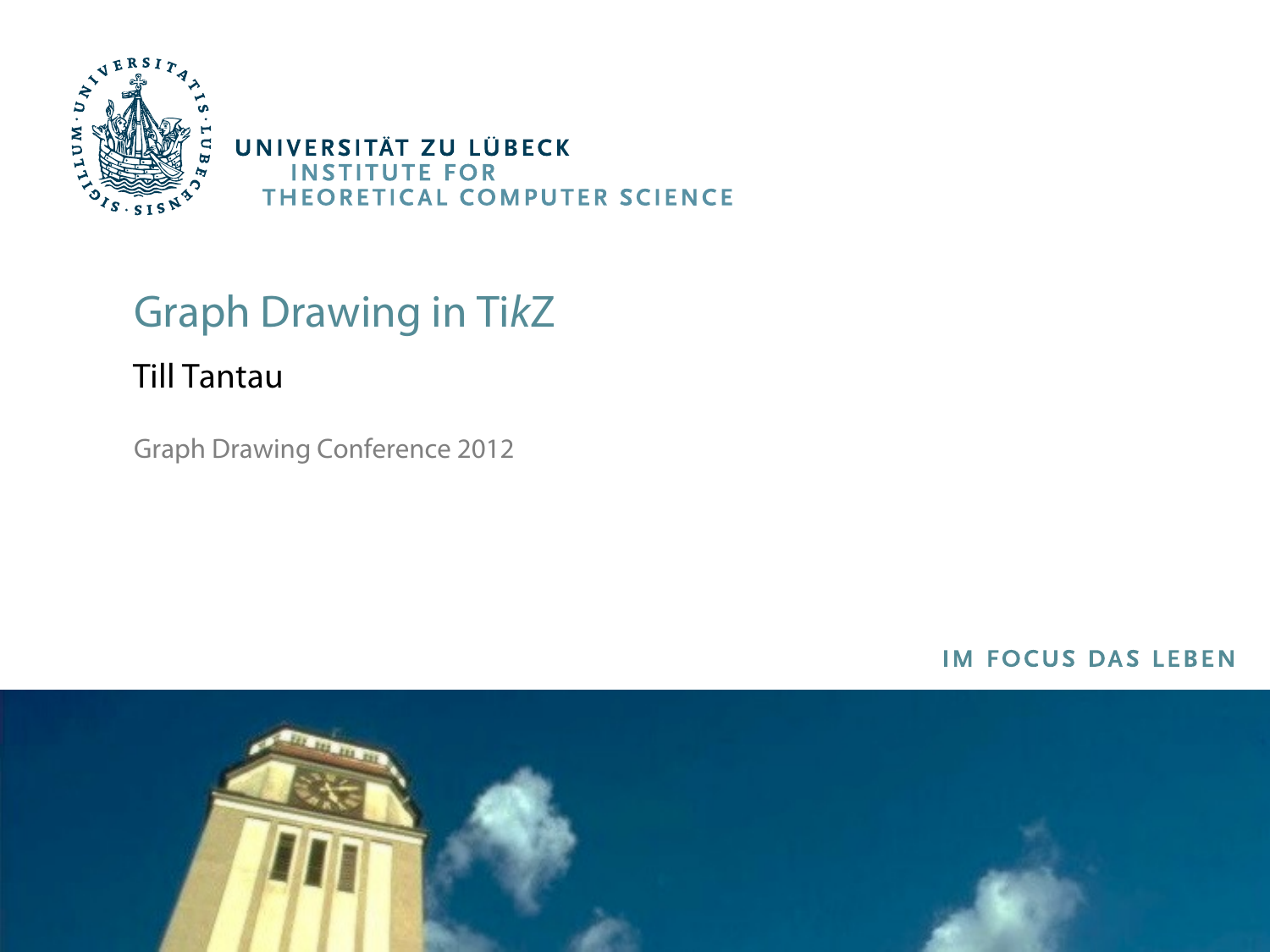#### The Problem: Integrating Graph Drawings Into Documents





**3.** Steps towards a final layout: (a) PR  $R$ , (b) fine-layering of the subgraph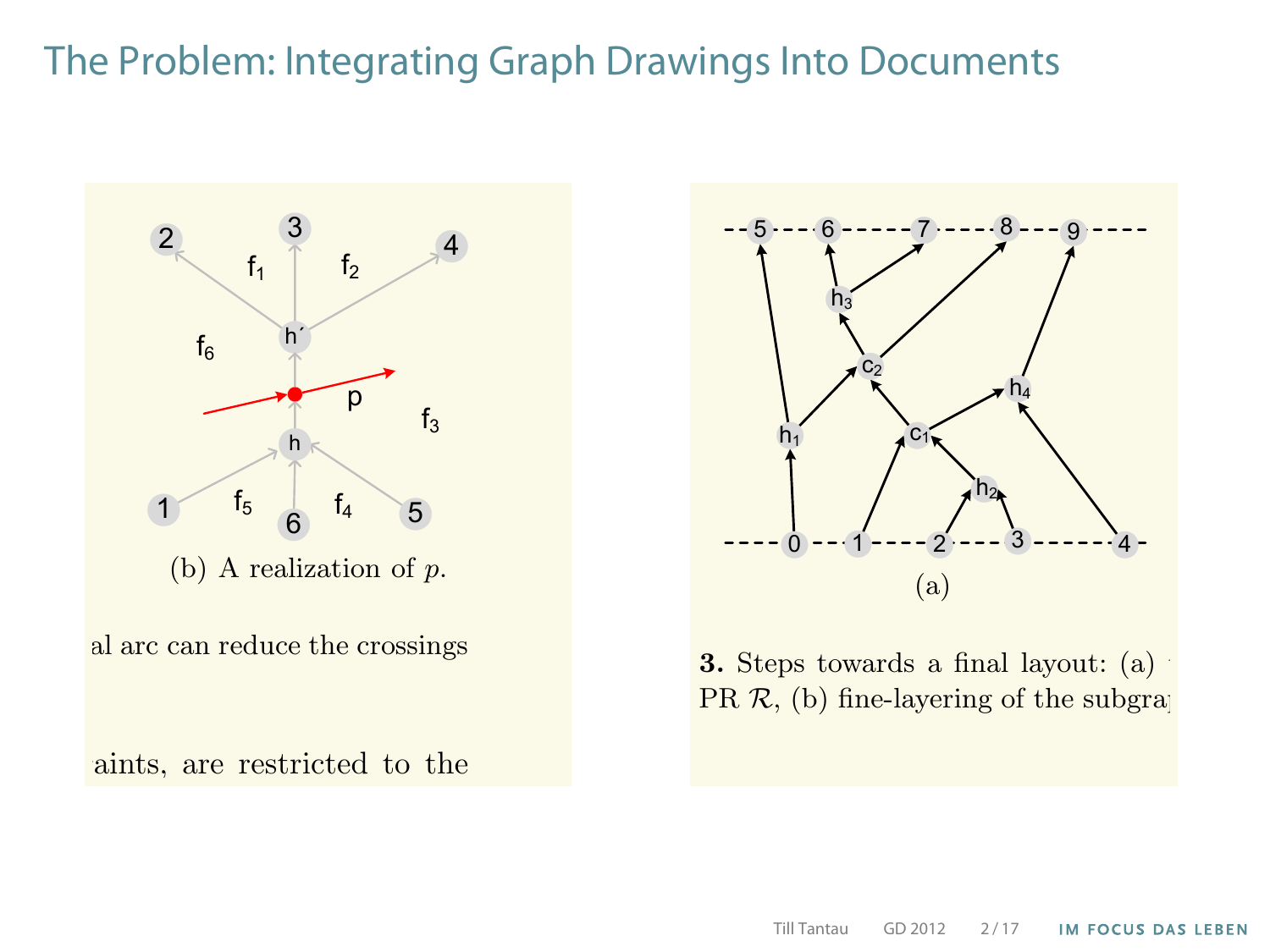# The Problem: Integrating Graph Drawings Into Documents

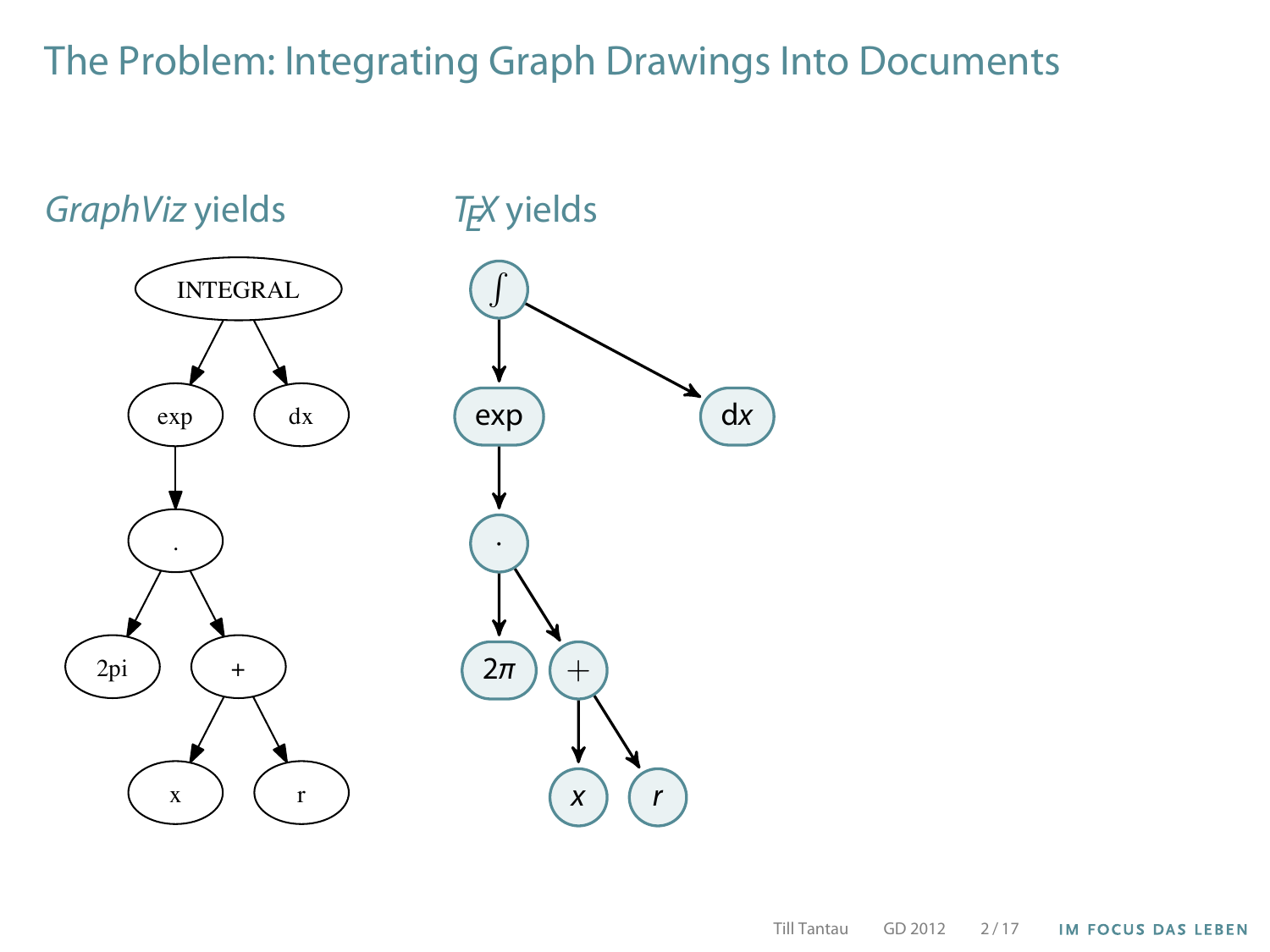#### The Problem: Integrating Graph Drawings Into Documents

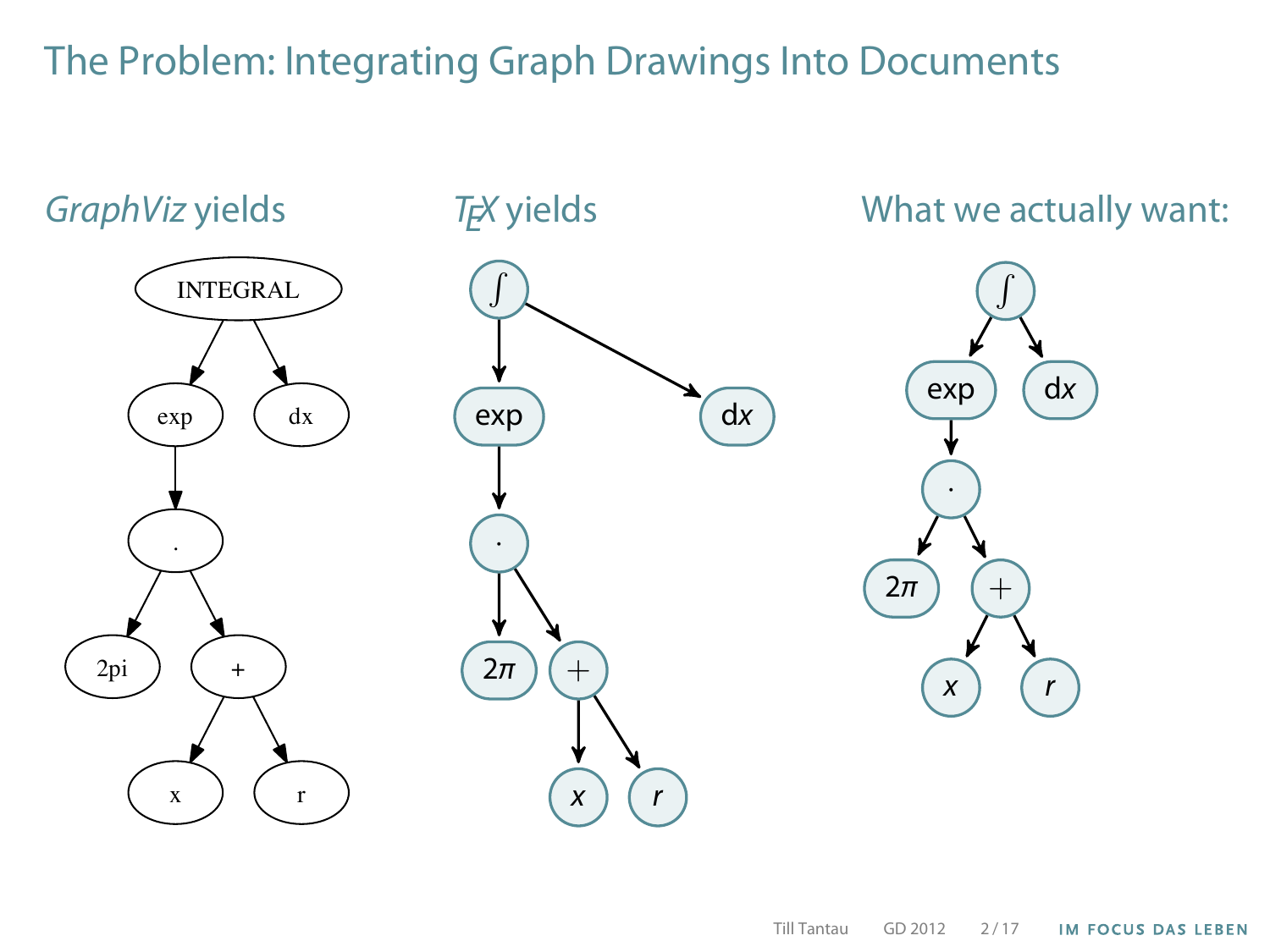# A Solution: Graph Drawing in TikZ

- Take an existing document description language (T<sub>E</sub>X) with an embedded graphics description language (TikZ).
- Add options and syntactic extensions for specifying graphs easily.
- Run graph drawing algorithms as part of the document processing.

#### Advantages

- + Styling of nodes and edges matches main document.
- + Graph drawing algorithms know size of nodes and labels precisely.
- No external programs needed.
- + Algorithm designers can concentrate on algorithmic aspects.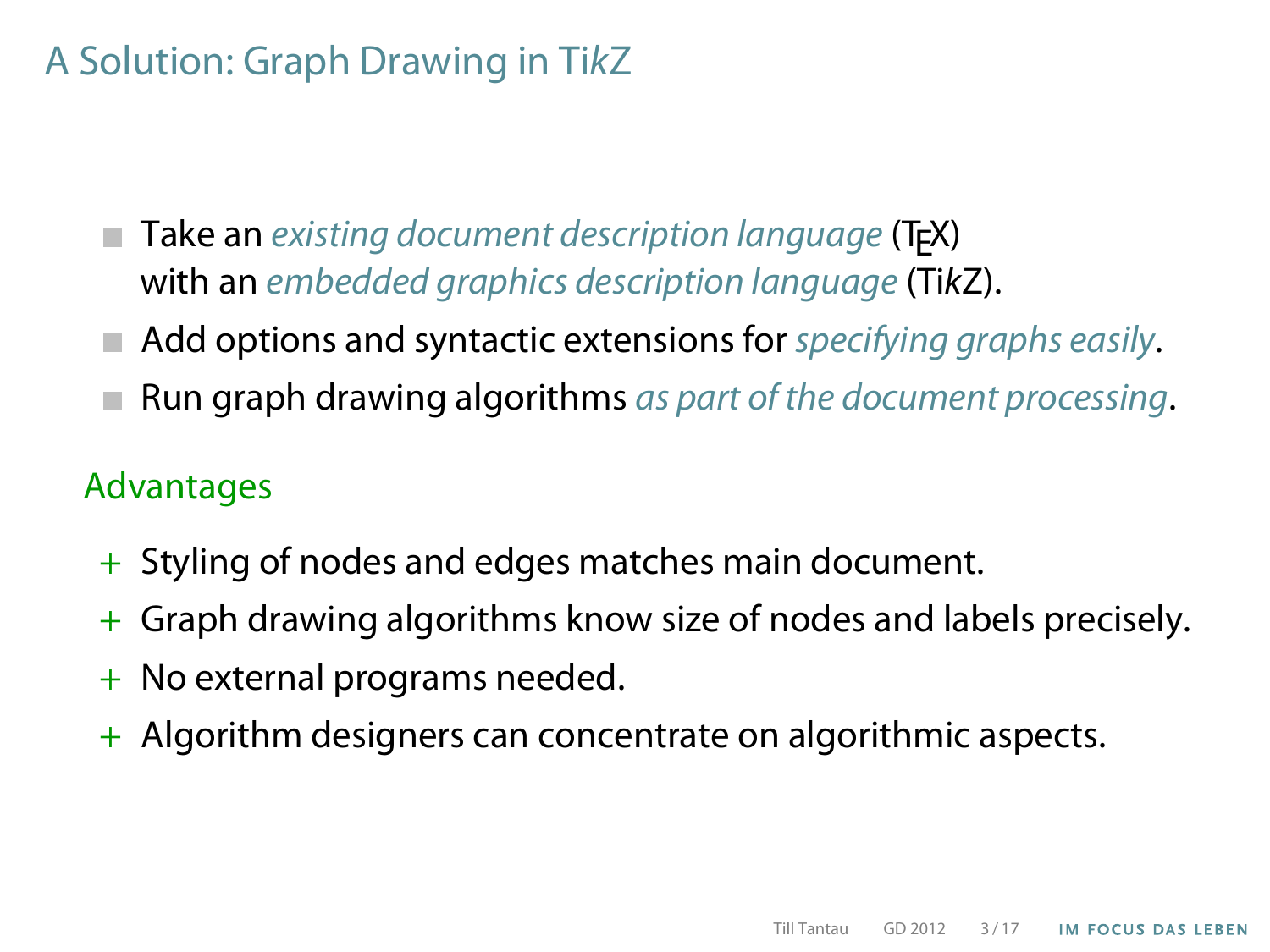#### Talk Outline

[How Do I Use It?](#page-6-0)

[How Does It Work?](#page-15-0)

[How Do I Implementing An Algorithm?](#page-18-0)

Till Tantau GD 2012 4 / 17**IM FOCUS DAS LEBEN**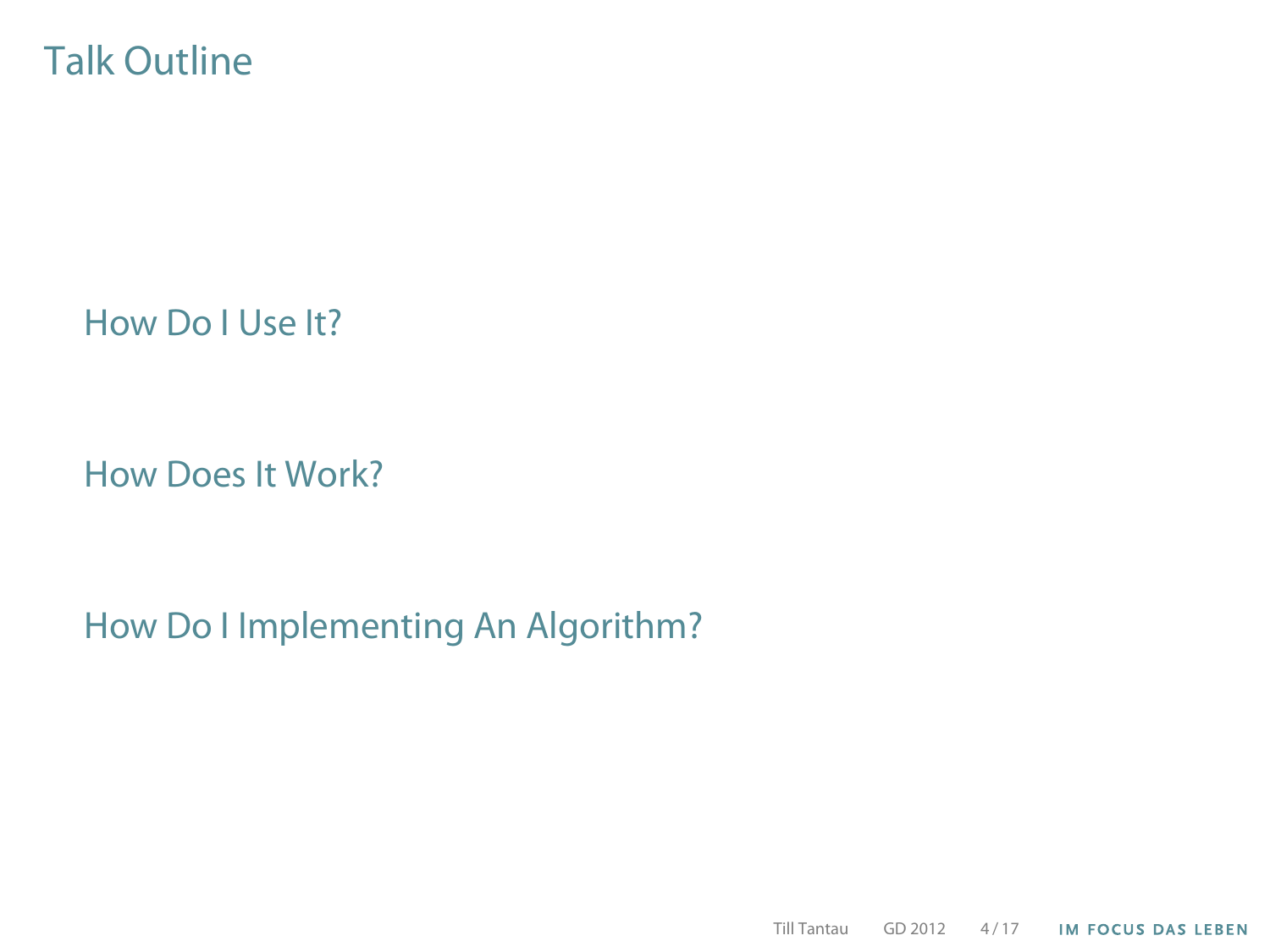#### TikZ in a Nutshell: The Idea

```
\usepackage{tikz}
...
A circle like \tikz {
 \fill[red] (0,0) circle[radius=.5ex];
 is round.
```

```
A circle like \bullet is
round.
```
- $\blacksquare$  TikZ is a *package of T<sub>E</sub>X*-macros for specifying graphics.
- $\blacksquare$  The macros transform highlevel descriptions of graphics into lowlevel PDF-, PostScript-, or SVG-primitives during a T<sub>F</sub>X run.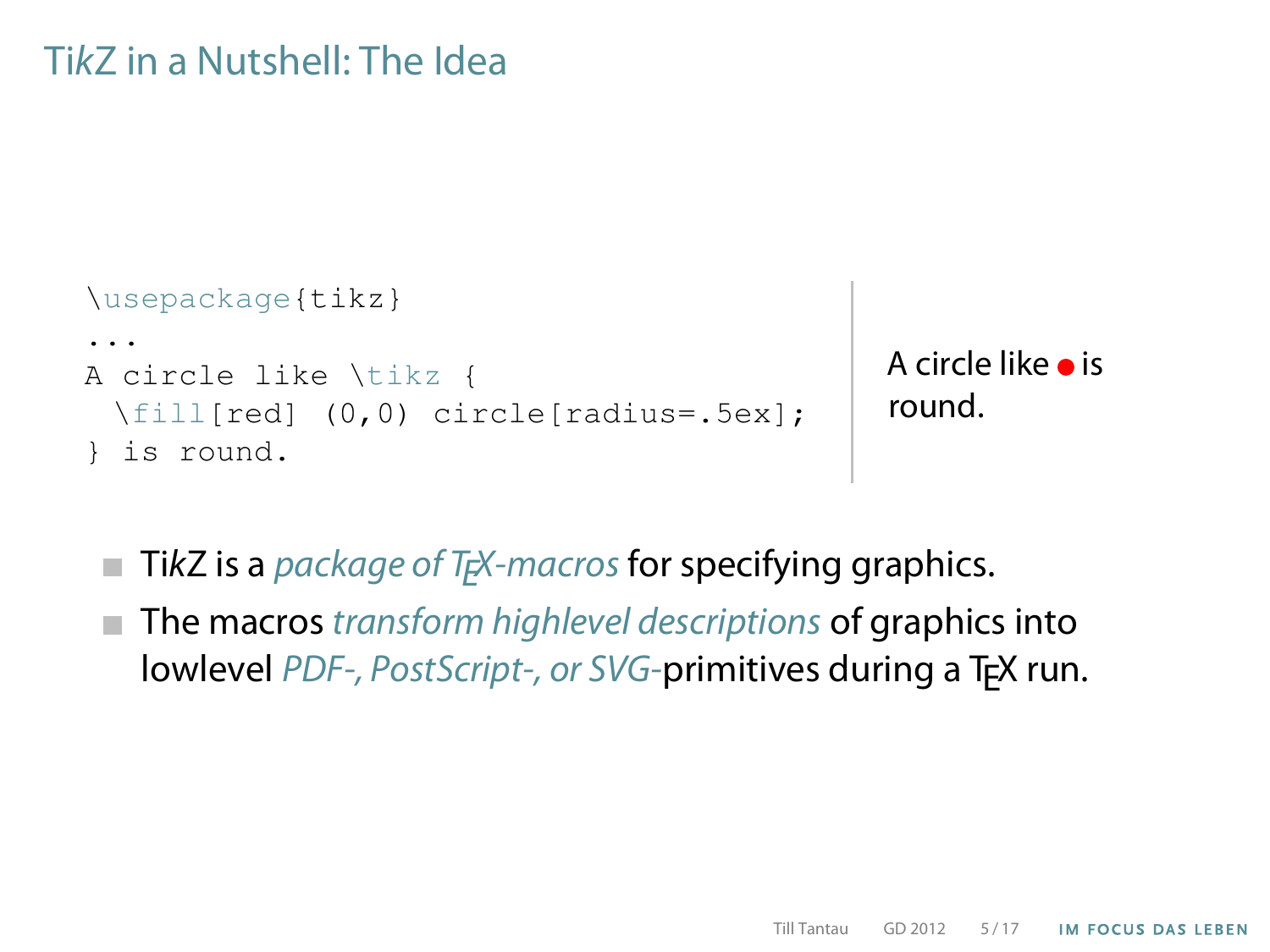#### TikZ in a Nutshell: Nodes and Edges



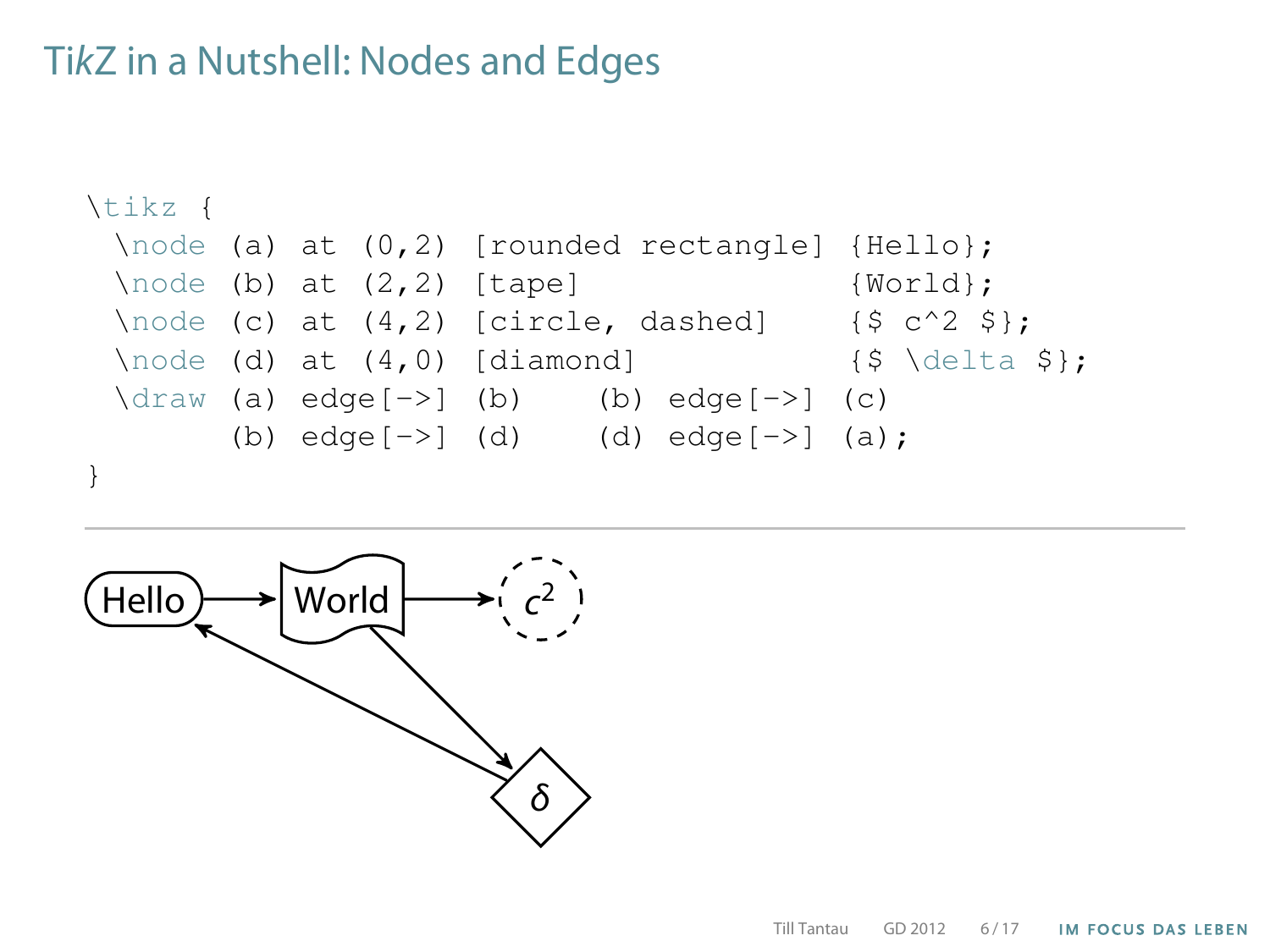# Using the Graph Drawing System = Adding an Option

\usetikzlibrary{graphdrawing.layered}

```
...
\tikz [layered layout] {
 \setminusnode (a) at (0,1) [rounded rectangle] {Hello};
 \setminusnode (b) at (2,1) [tape] {World};
 \node (c) \frac{1}{2} [circle, dashed] {$ c^2 $};
 \node (d) \frac{4}{9} [diamond] {$ \delta $};
 \langle \text{draw} (a) \text{ edge}[-\rangle] (b) \langle \text{b} \rangle edge[-\rangle] (c)
         (b) edge[->] (d) (d) edge[->] (a);
}
```
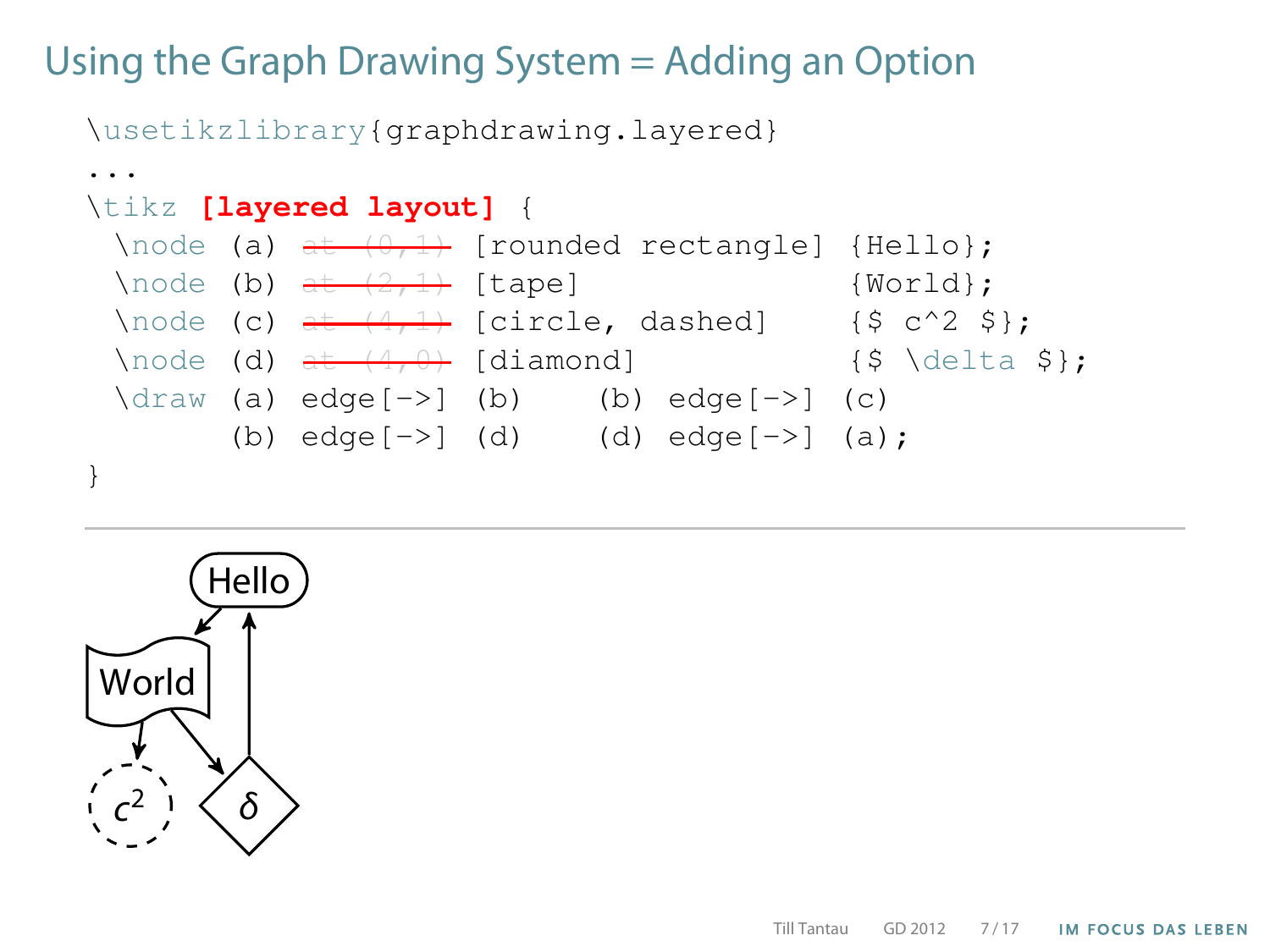# Using the Graph Drawing System = Adding an Option

\usetikzlibrary{graphdrawing.force}

```
...
\tikz [spring layout, node distance=1.25cm] {
 \node (a) [rounded rectangle] {Hello};
 \node (b) [tape] {World};
 \setminusnode (c) [circle, dashed] {$ c^2 $;\setminus \text{node} (d) \setminus [diamond] \setminus {$ \setminus delta $};
 \langle \text{draw} (a) \text{ edge}[-\rangle] (b) \langle b) \text{ edge}[-\rangle] (c)
        (b) edge[->] (d) (d) edge[->] (a);
}
```
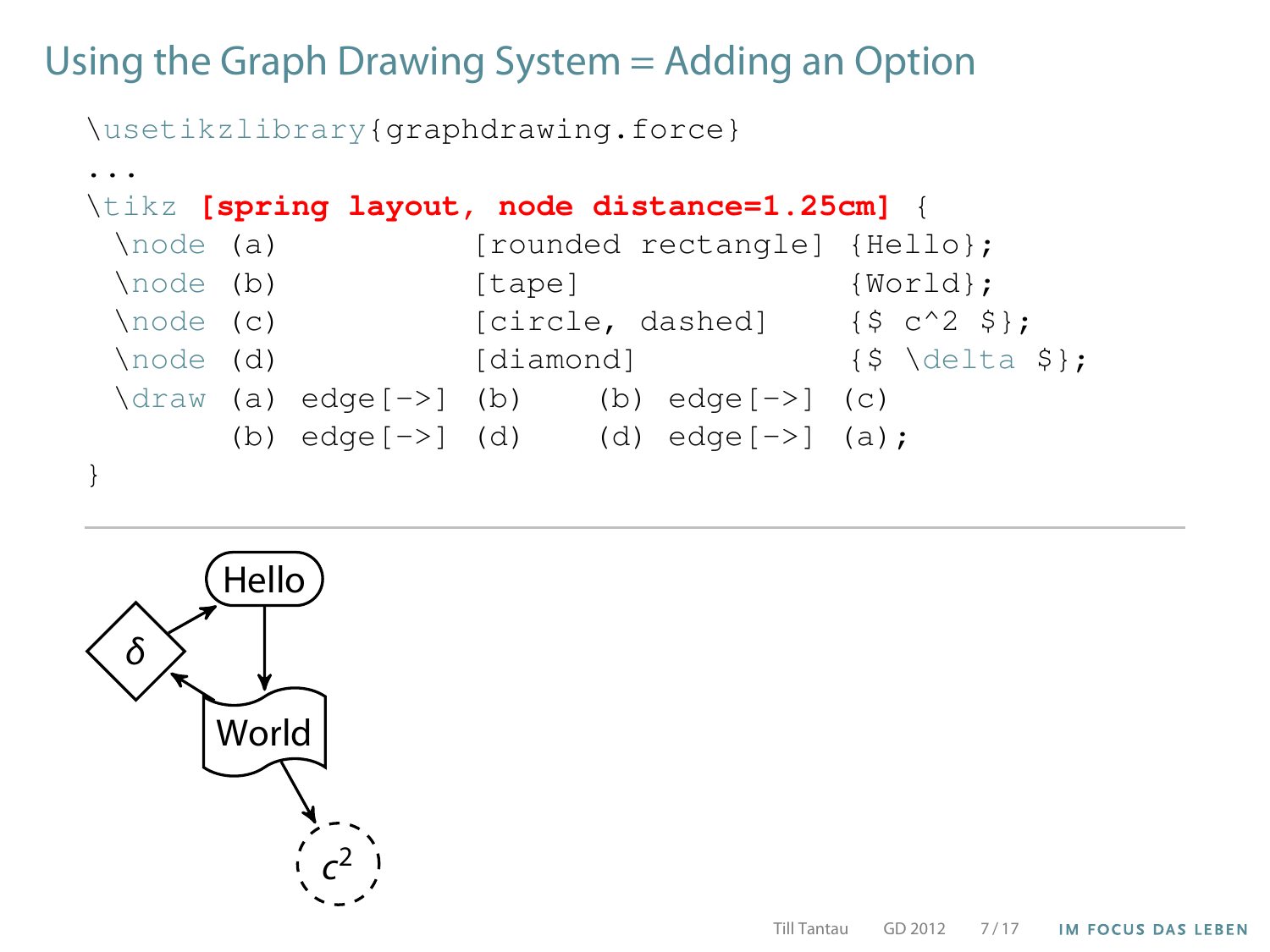# A Concise Syntax for Graphs

- $\blacksquare$  A concise syntax for graphs is important when humans specify graphs "by hand."
- $\blacksquare$  The chosen syntax mixes the philosophies of DOT and TikZ.

```
\tikz \graph [layered layout] {
 Hello -> World -> "$c^2$";
 World -> "$\delta$" -> Hello;
};
```
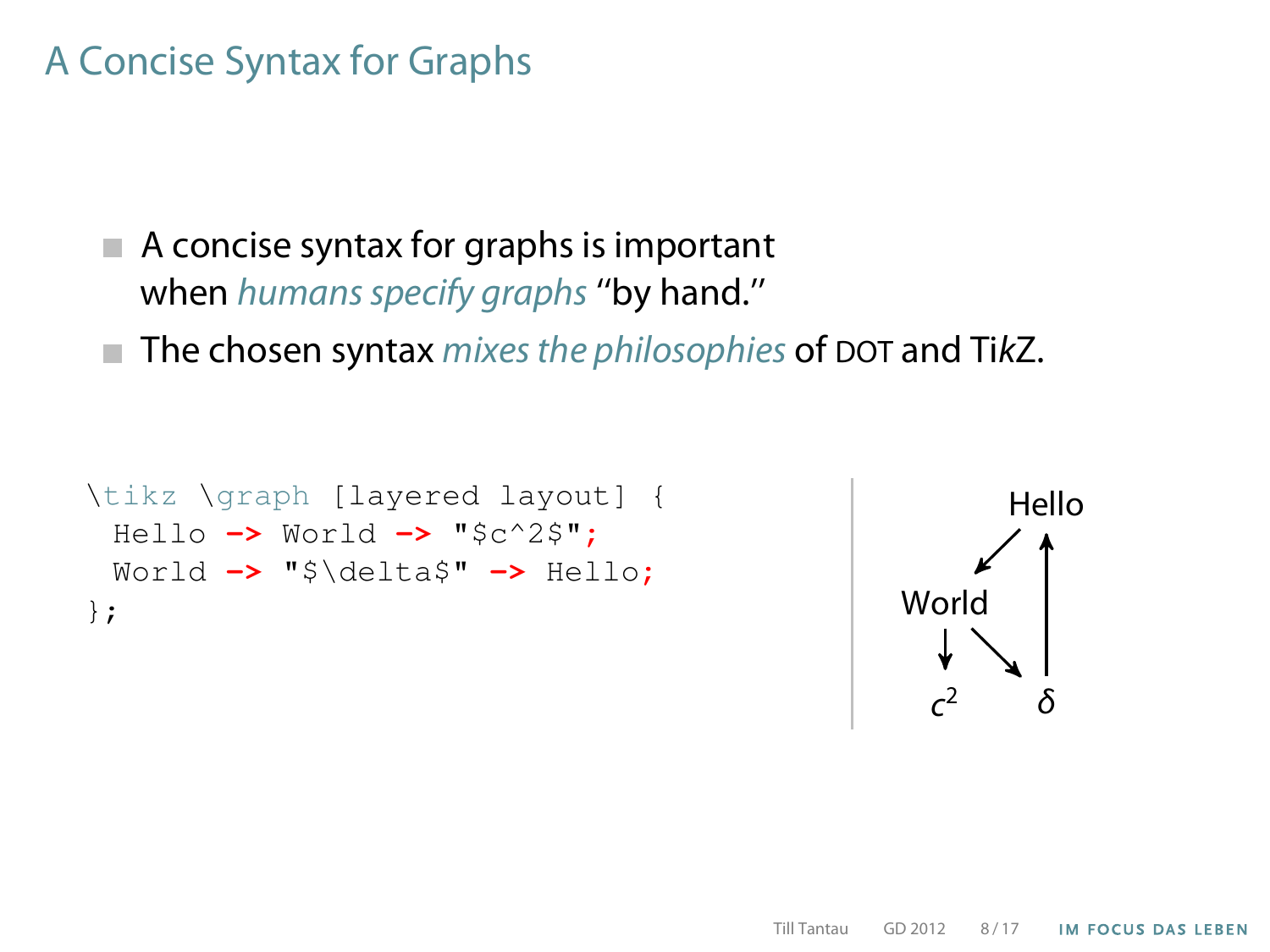- $\blacksquare$  Node options follow nodes in square brackets.
- Edge options follow edges in square brackets.
- Additonal edge kinds.
- Natural specification of trees.  $\sim$

```
\tikz \graph [layered layout] {
     Hello [rounded rectangle]
 -> World [tape]
 -> "$c^2$" [circle, dashed];
 World -> "$\delta$"[diamond]
 -> Hello;
};
```
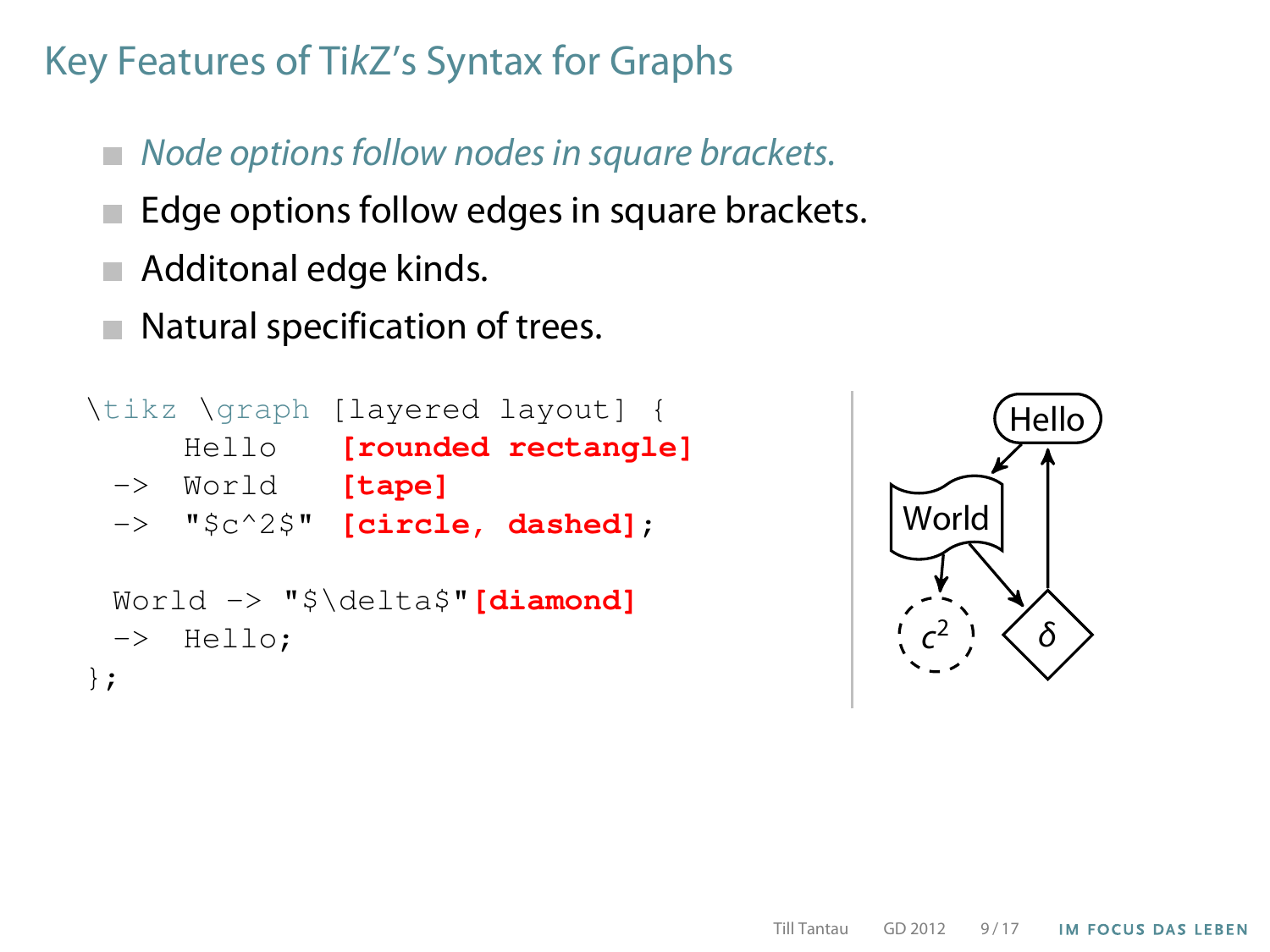- Node options follow nodes in square brackets.
- Edge options follow edges in square brackets.
- Additonal edge kinds.
- Natural specification of trees.

```
\tikz \graph [layered layout] {
     Hello [rounded rectangle]
 -> World [tape]
 -> "$c^2$" [circle, dashed];
 World
 ->[dashed, blue] "$\delta$"[diamond]
 ->[bend right, "foo"'] Hello;
};
```
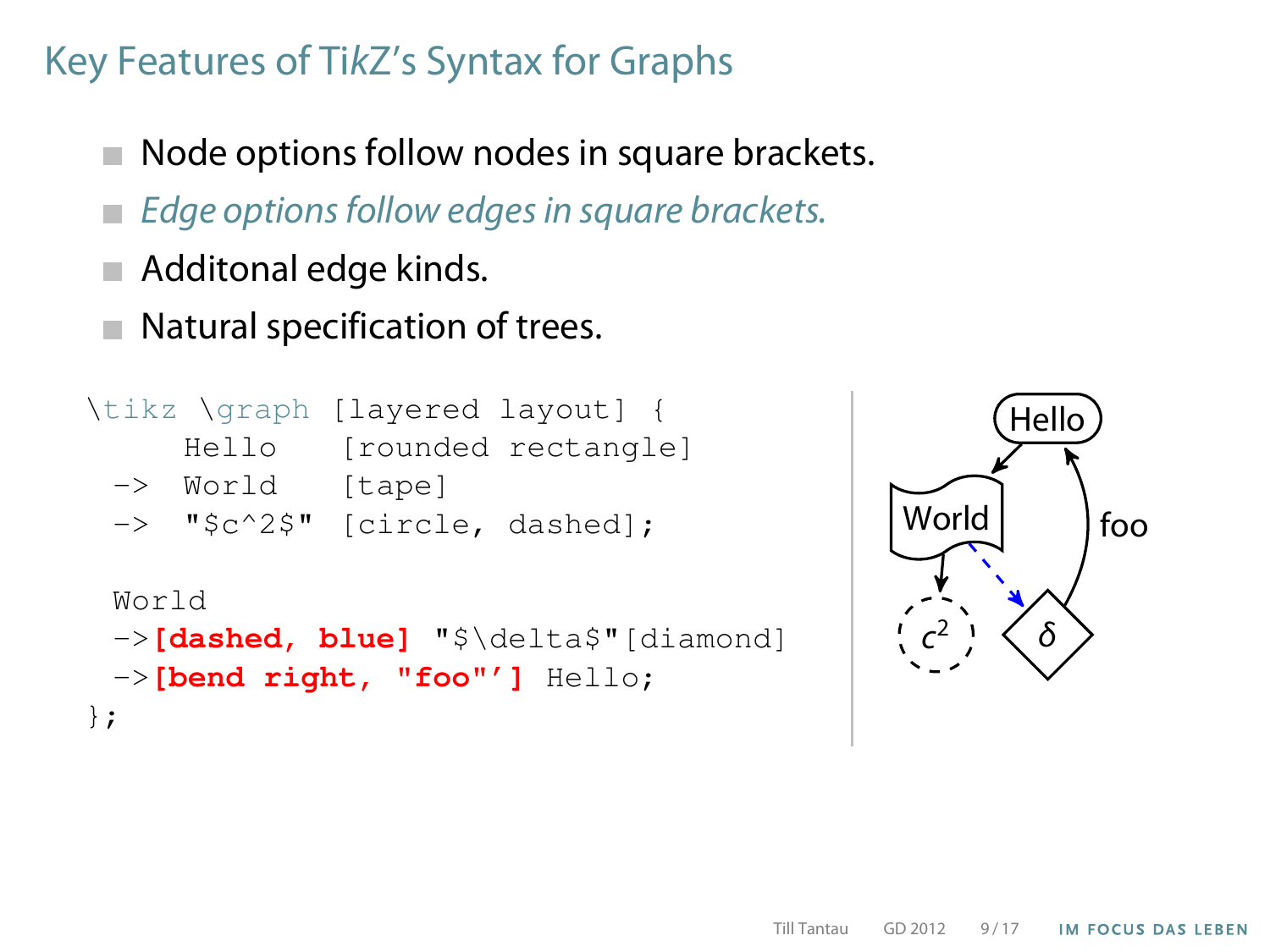- Node options follow nodes in square brackets.  $\mathcal{L}_{\mathcal{A}}$
- Edge options follow edges in square brackets.
- Additonal edge kinds.
- Natural specification of trees.  $\mathcal{L}_{\mathcal{A}}$

```
\tikz \graph [tree layout] {
 a -> b -- c <- d <-> e;
};
```
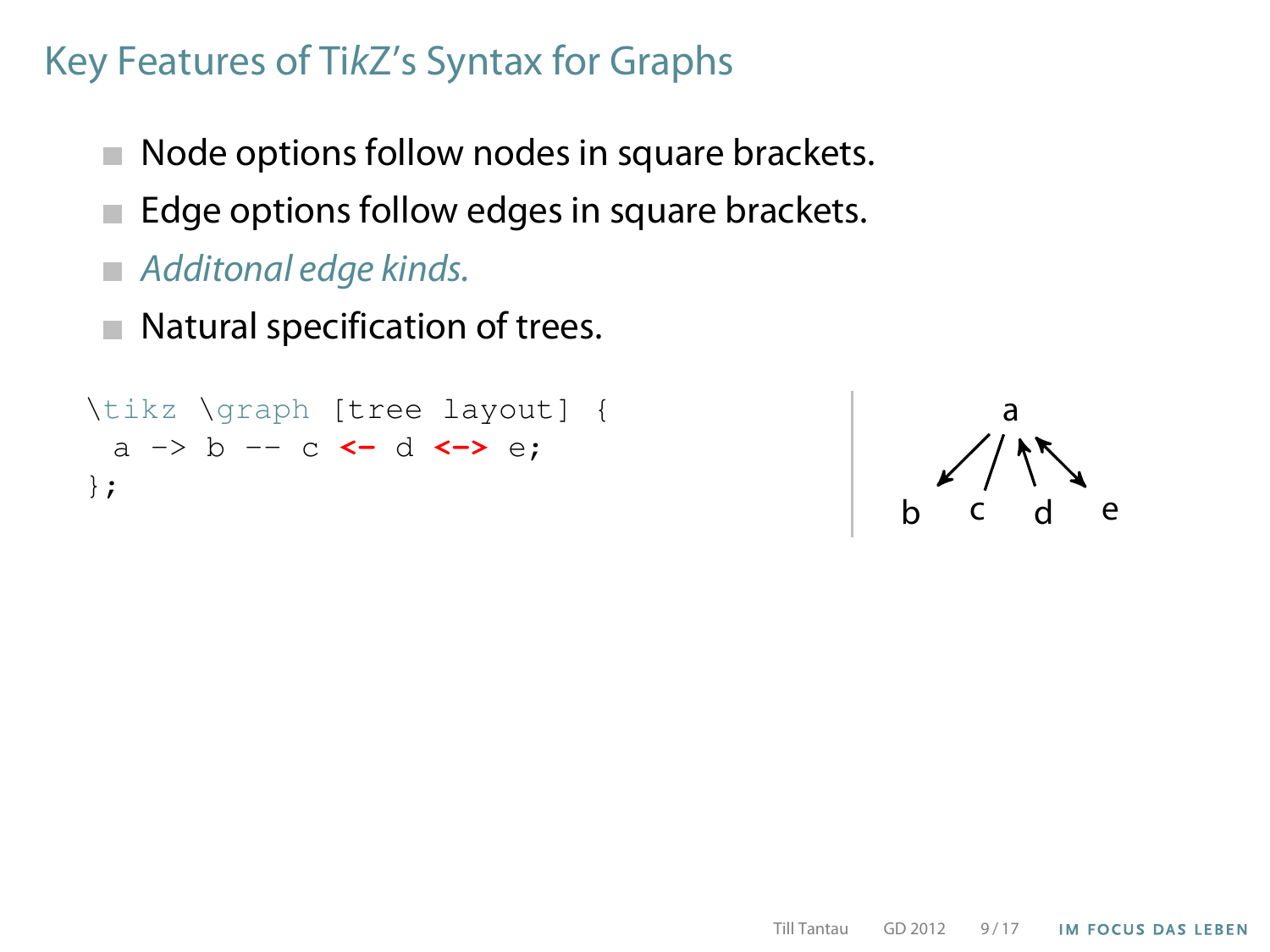- Node options follow nodes in square brackets.  $\mathcal{L}_{\mathcal{A}}$
- Edge options follow edges in square brackets.
- Additonal edge kinds.
- Natural specification of trees.

```
\tikz \graph [binary tree layout] {
  root \rightarrow {
    left \rightarrow {
      1,
      2
    },
    right -> {
      3 \rightarrow \{ , 4 \}}
  }
};
```
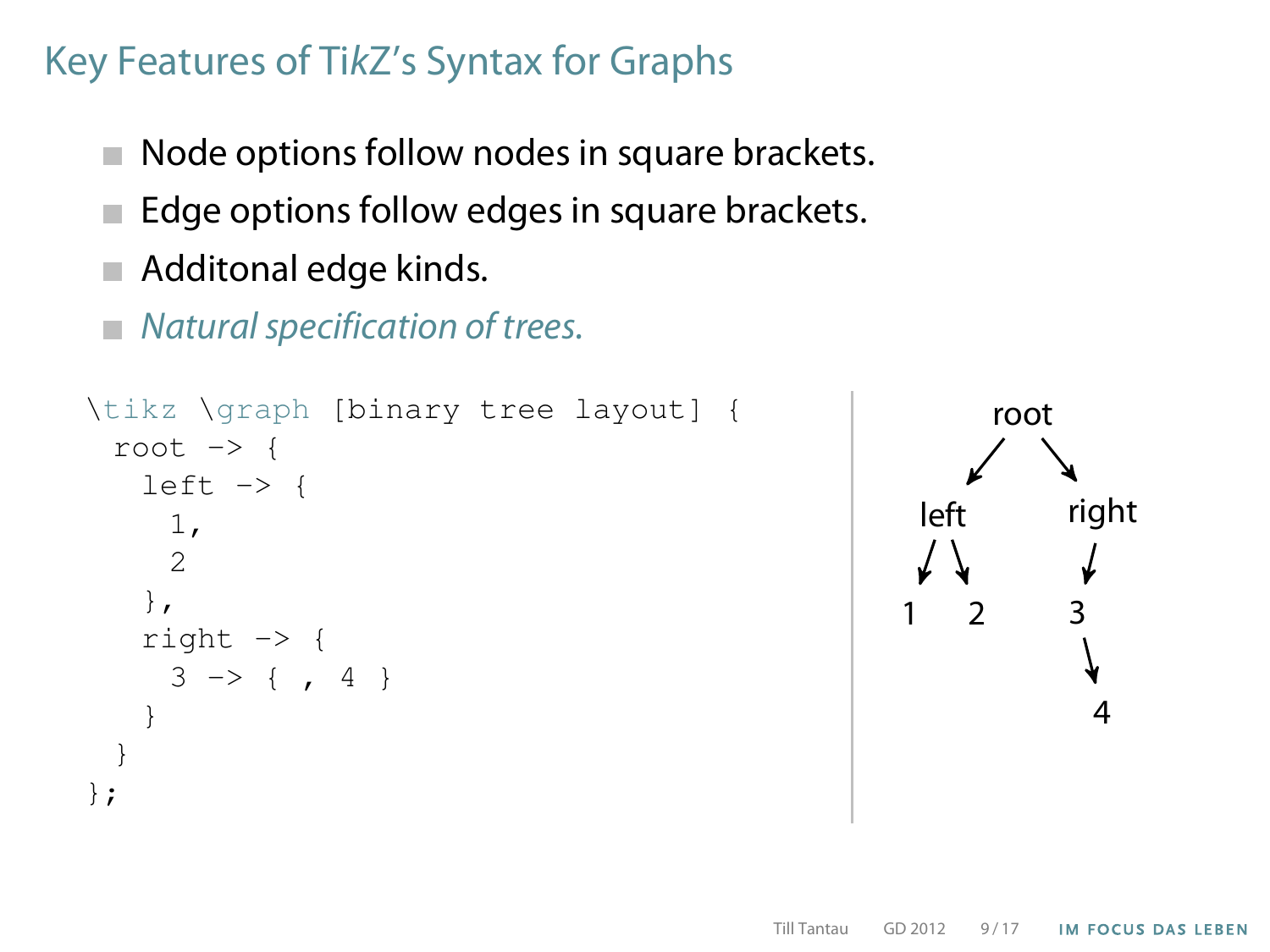#### Talk Outline

[How Do I Use It?](#page-6-0)

[How Does It Work?](#page-15-0)

[How Do I Implementing An Algorithm?](#page-18-0)

<span id="page-15-0"></span>Till Tantau GD 2012 10 / 17**IM FOCUS DAS LEBEN**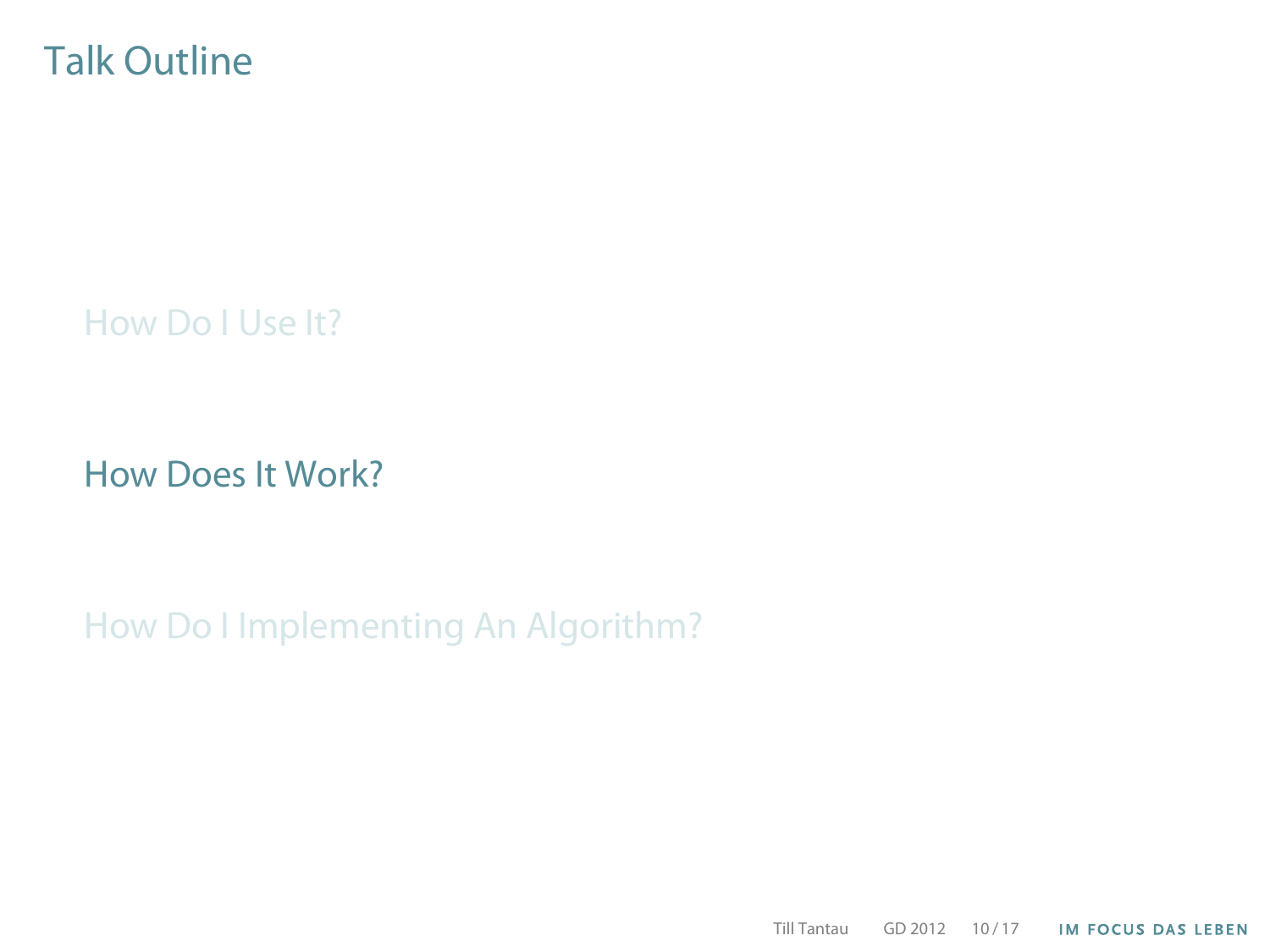# LuaT<sub>EX</sub> in a Nutshell

 $T_F X$  is great, ...

 $\blacksquare$  but implementing advanced algorithms is next to impossible.

Lua is a small, simple, elegant language, . . .

 $\blacksquare$  ... that has been *integrated* into modern versions of T<sub>E</sub>X:

```
$ \sum_{n=1}^{\infty} {100} n =
\directlua{
 local \sin m = 0for i=1,100 do
   sum = sum + iend
 tex.print(sum)
}$
```

$$
\sum_{n=1}^{100} n = 5050
$$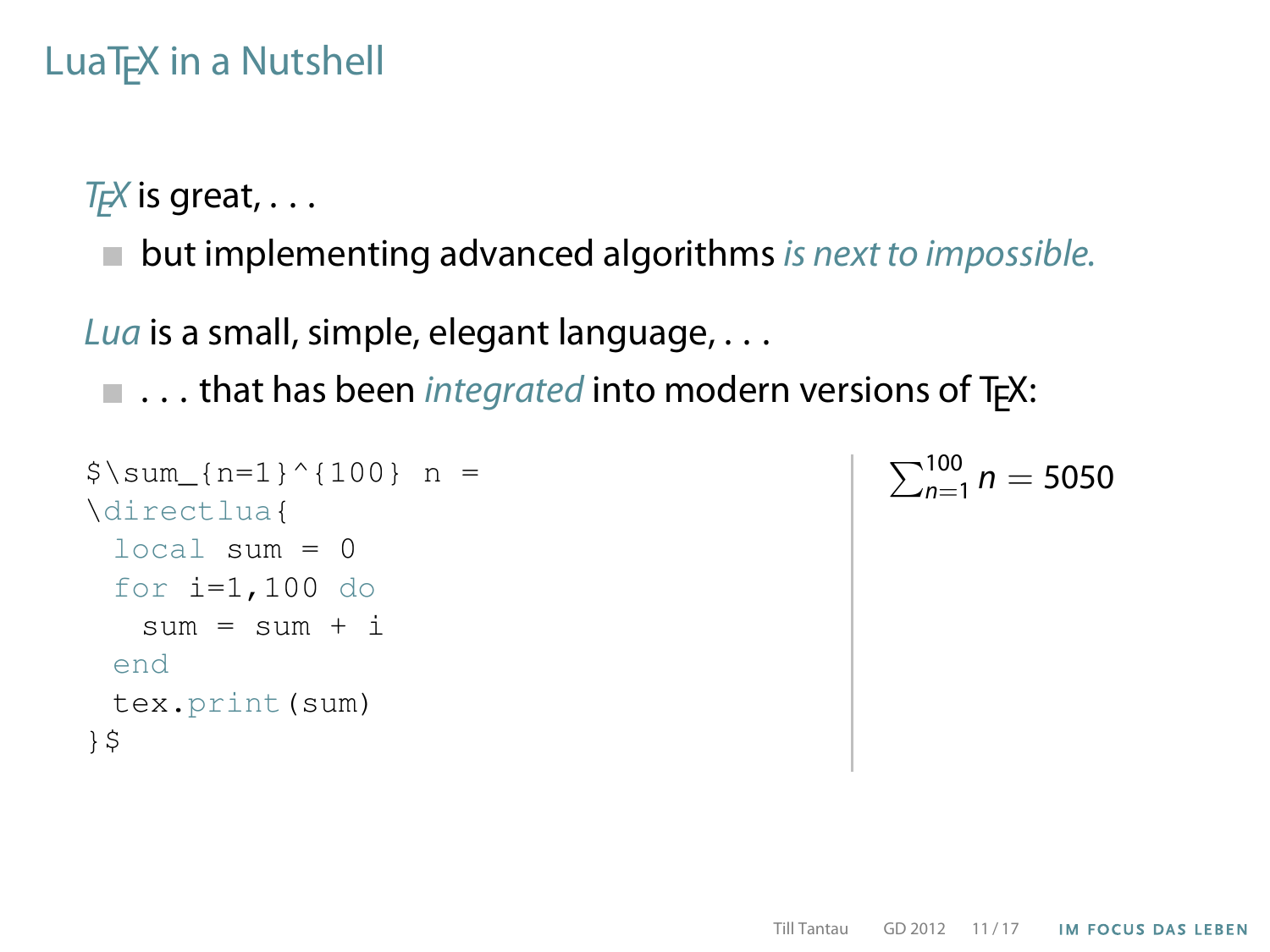# How a Graph is Drawn

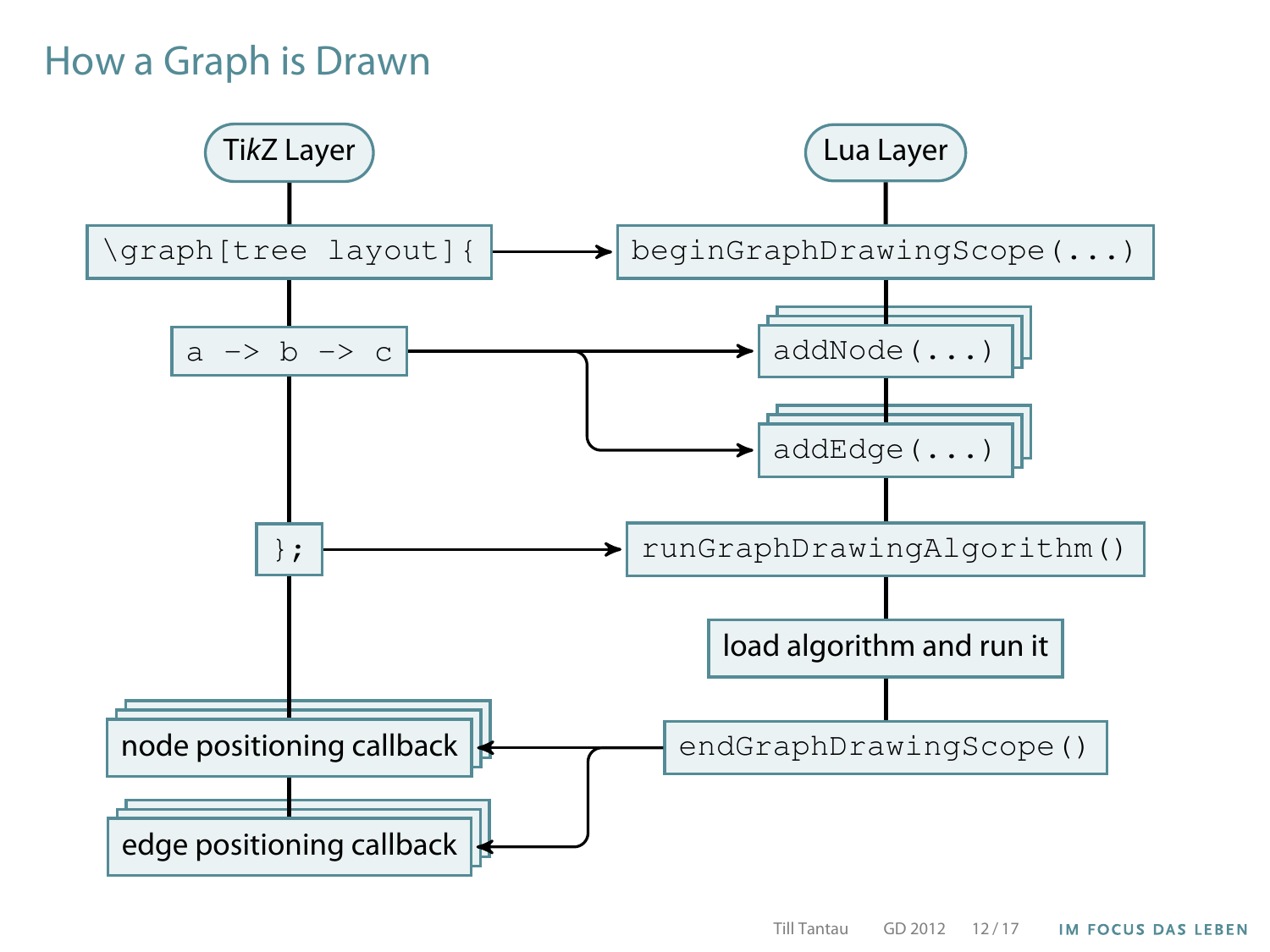#### Talk Outline

[How Do I Use It?](#page-6-0)

[How Does It Work?](#page-15-0)

[How Do I Implementing An Algorithm?](#page-18-0)

<span id="page-18-0"></span>Till Tantau GD 2012 13 / 17**IM FOCUS DAS LEBEN**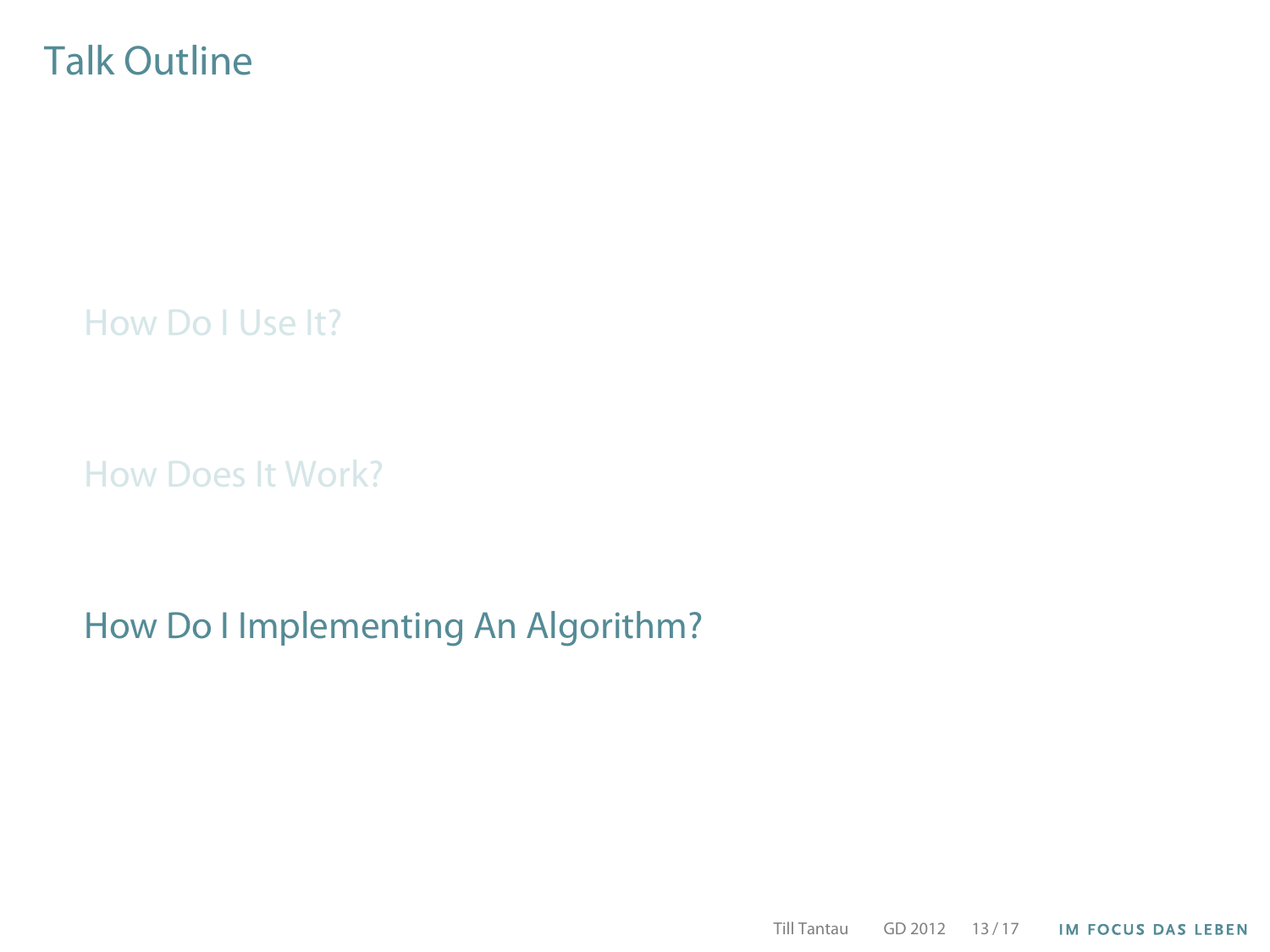''Graph Drawing'' can be seen as. . .

- **starting with a graph,...**
- $\blacksquare$  ... applying a series of transformations to it...
- $\blacksquare$ ... and ending with a *drawn graph*.

Graph drawing in TikZ follows this philosophy:

- $\blacksquare$  Algorithms *declare* what kind of graphs they expect
- $\blacksquare$  and also the properties of the graphs they produce.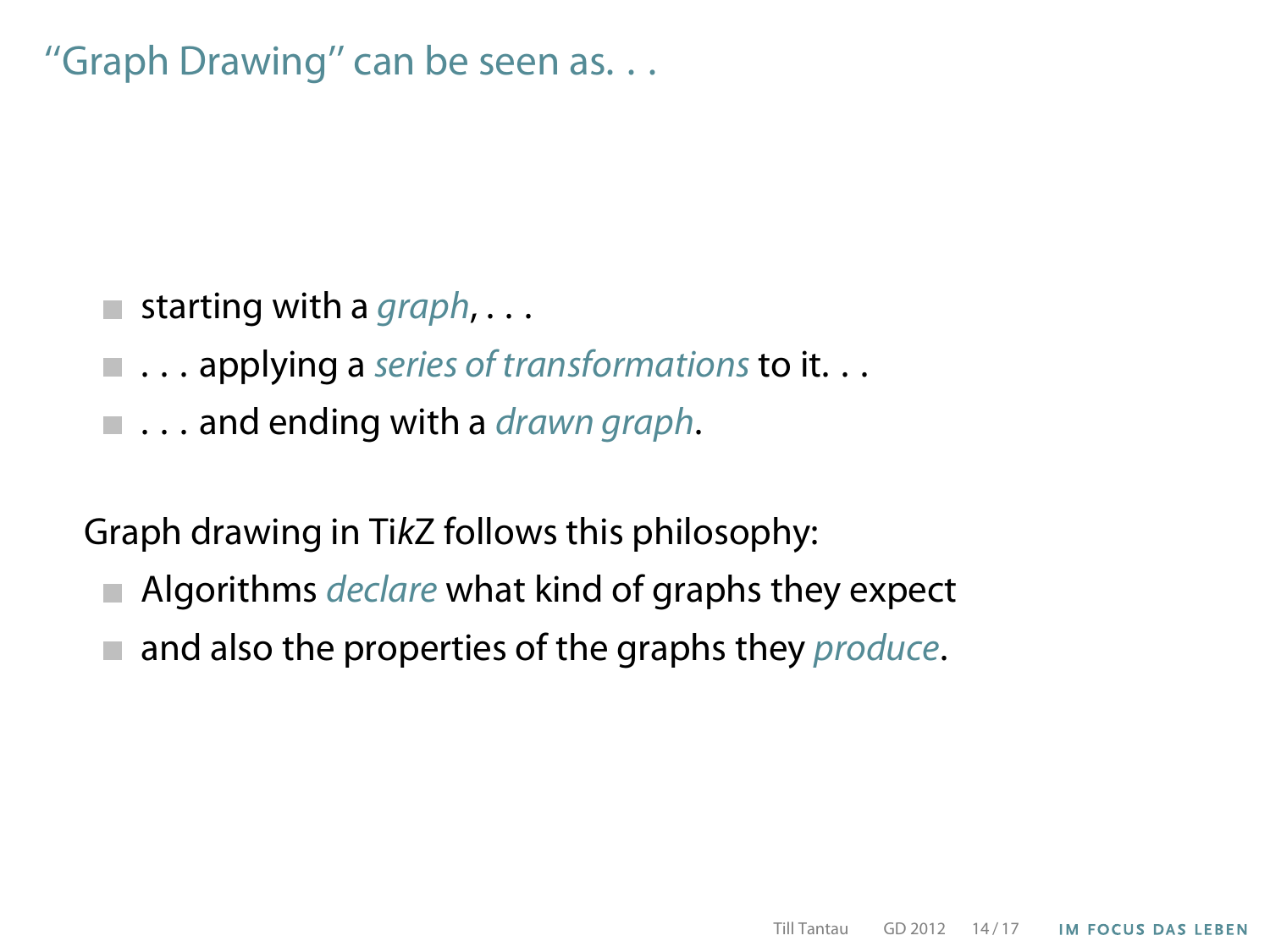#### Implementing a New Graph Drawing Algorithm

```
-- File VerySimpleDemo.lua
local VerySimpleDemo = pgf.gd.new_algorithm_class {
 works only on connected graphs = true,
}
function VerySimpleDemo:run()
 local graph = self.update - The graph modellocal radius = graph.options\frac{1}{2} / qraph drawing/radius' |
 local alpha = (2*math,pi) / *graph.vertices-- Iterate over all vertices:
 for i,vertex in ipairs(graph.vertices) do
   vertex.pos.x = \text{math.} \cos(i \cdot \alpha) \cdot \alpha radius
   vertex.pos.y = math.sin(i*alpha) * radiusend
end
```
return VerySimpleDemo -- This return is a quirk of Lua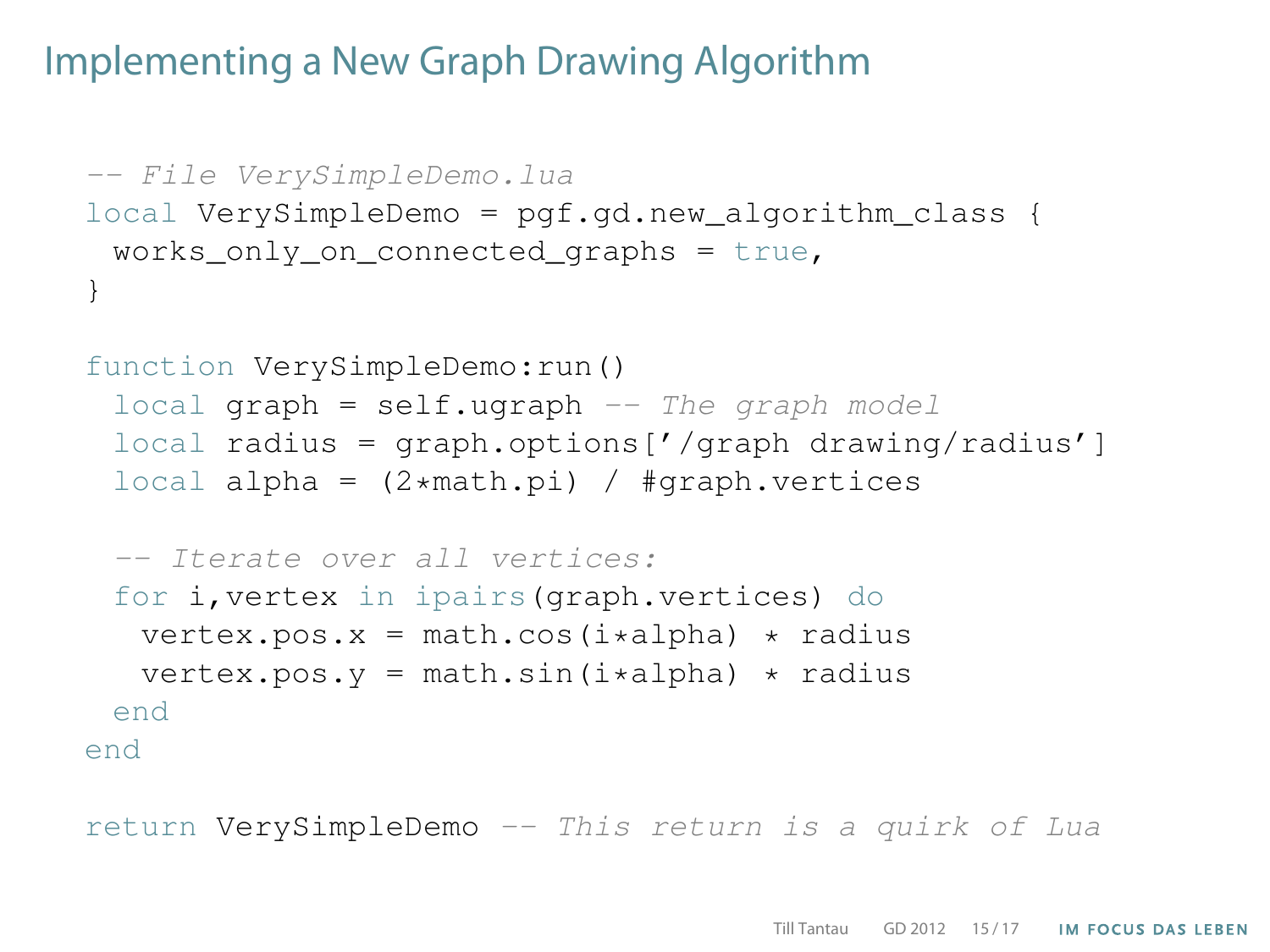\tikz \graph [ layout=VerySimpleDemo, radius=1cm] { a -- b -- c -- a; d -- e; f -- g -- h -- d -- f; e -- g; };

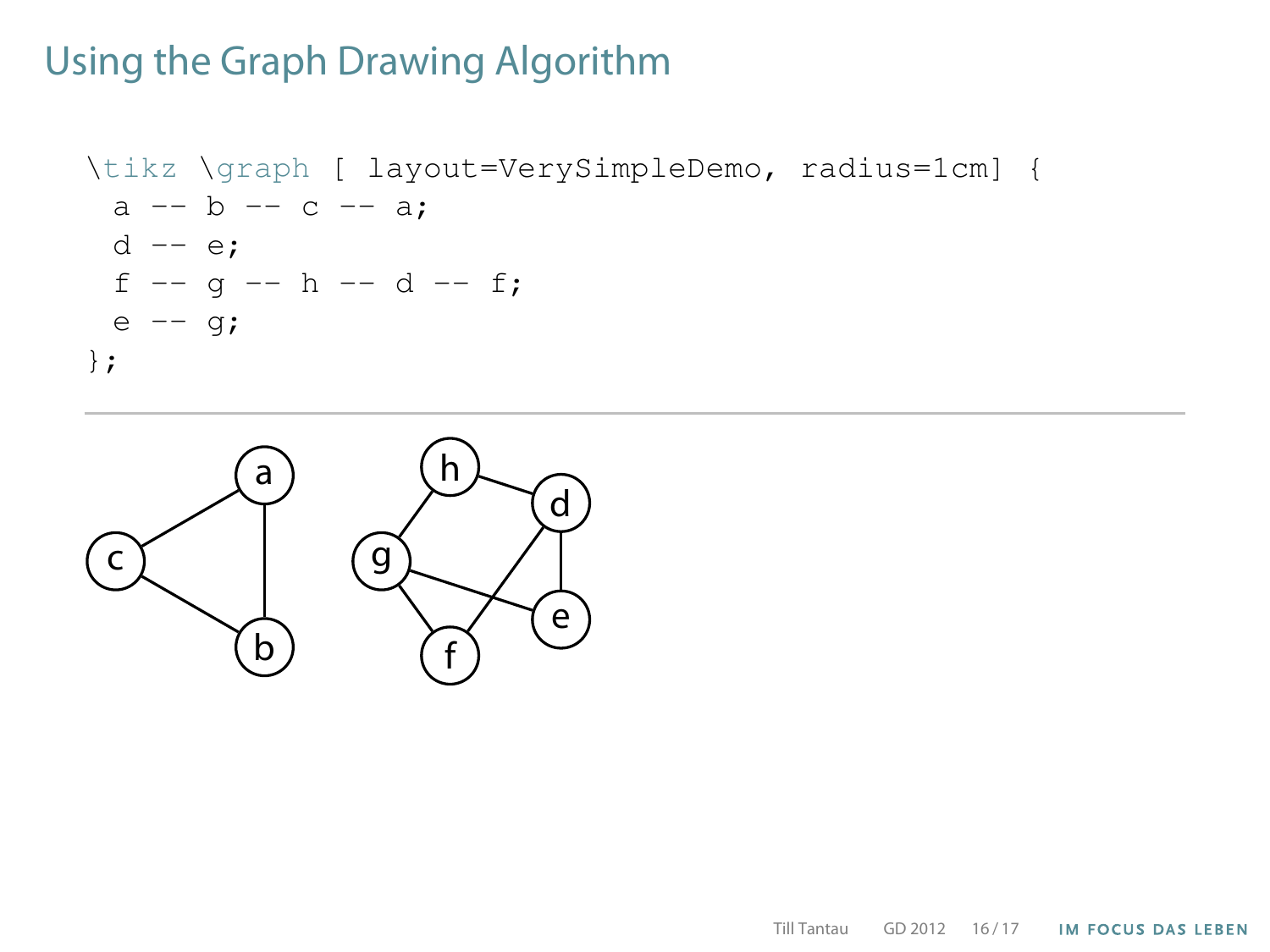```
\tikz \graph [ layout=VerySimpleDemo, radius=1cm] {
 a --[orient=right] b -- c -- a;
 d -- e;
 f - - q - - h - - d - - f;e -- q;
};
```
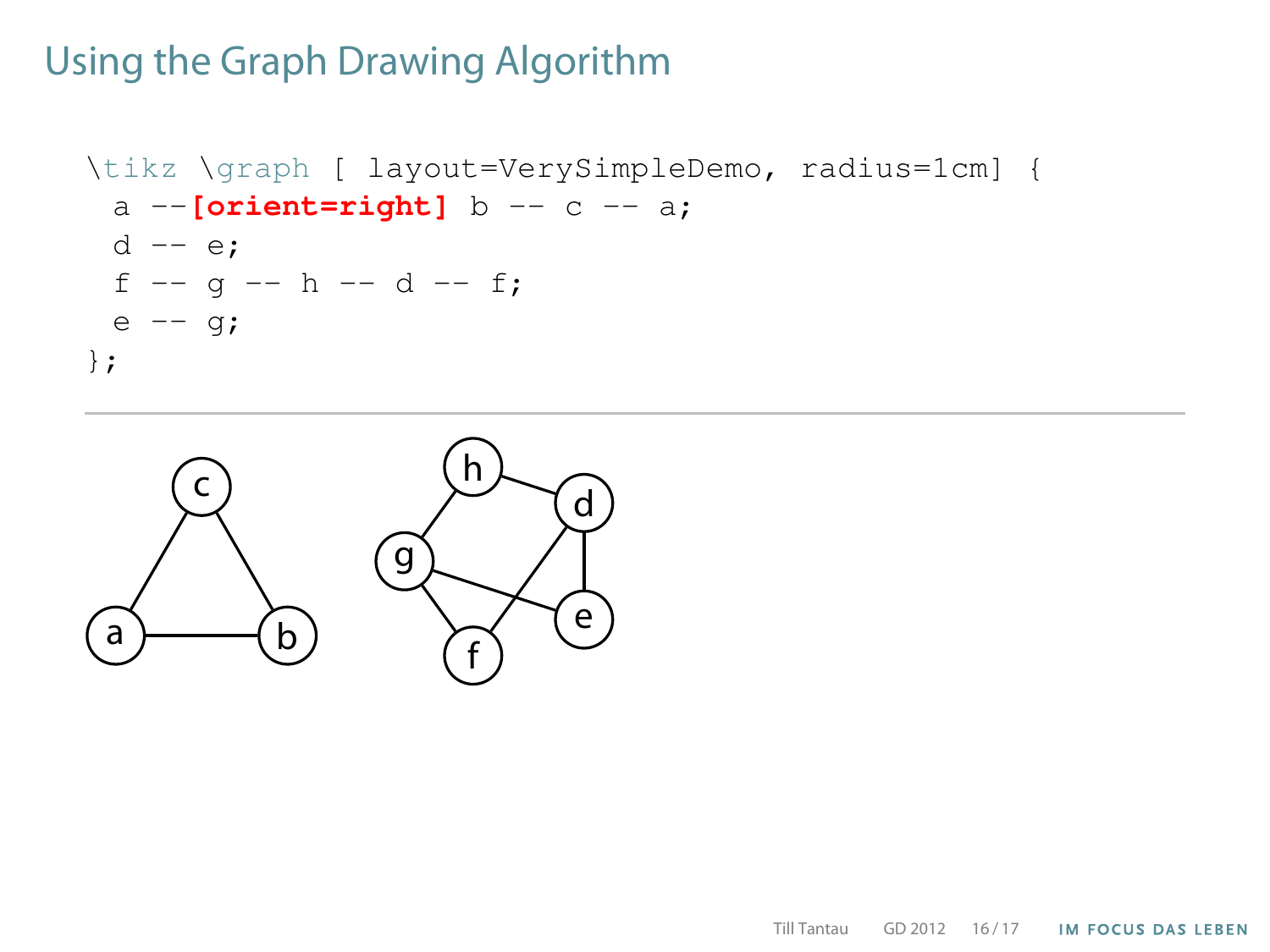```
\tikz \graph [ layout=VerySimpleDemo, radius=1cm]
 a --[orient=right] b -- c -- a;
 d -- e;
 f -- g -- h -- d --[stub,red] f;
 e --[stub, red] g;
};
```
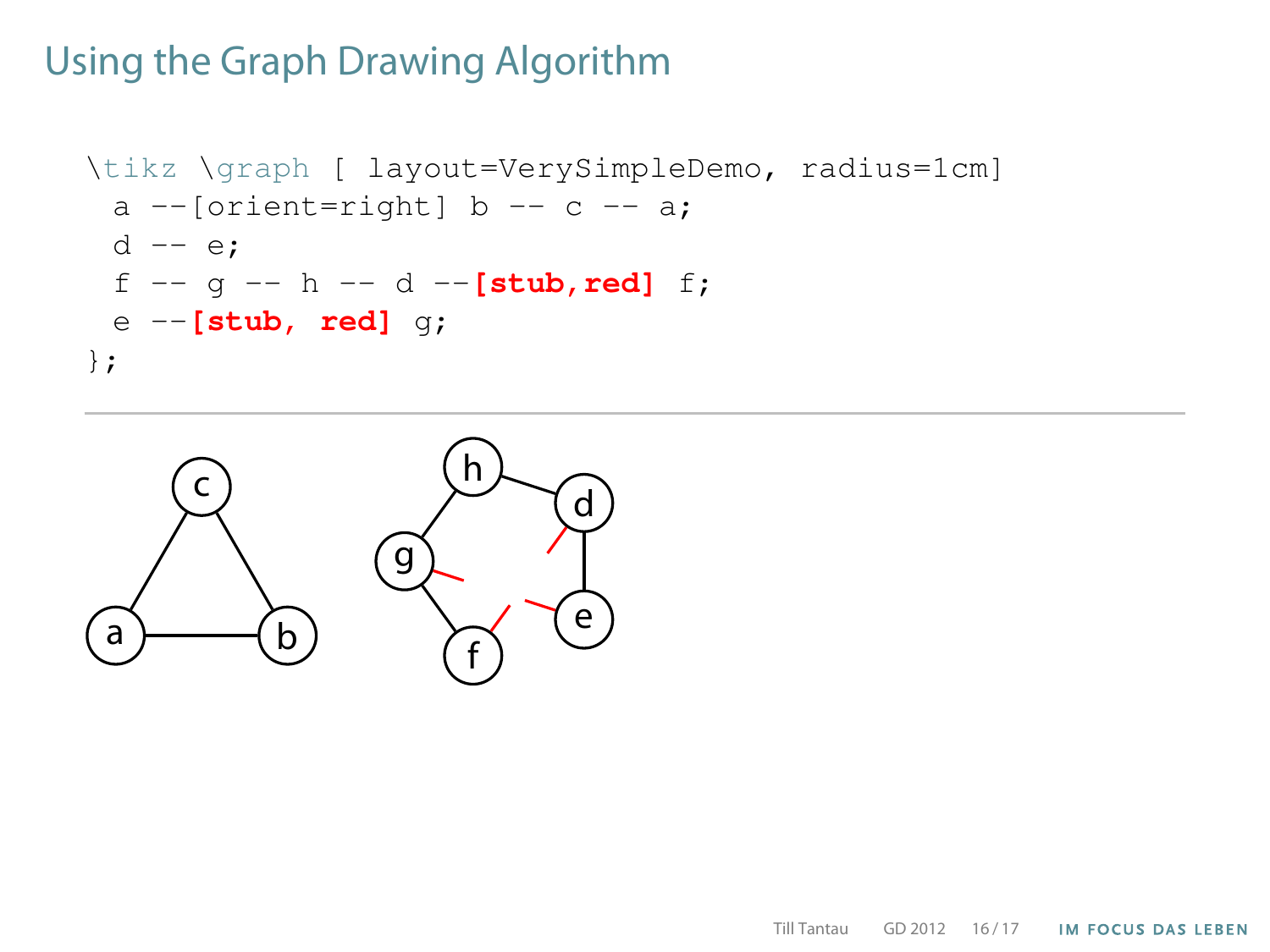```
\tikz \graph [ layout=VerySimpleDemo, radius=1cm,
               nodes={circle, fill=..., ...},
               edges={circle connection bar, ...}] {
 a --[orient=right] b -- c -- a;
 d -- e;
 f - - g - - h - - d - - f;e -- q;
};
```